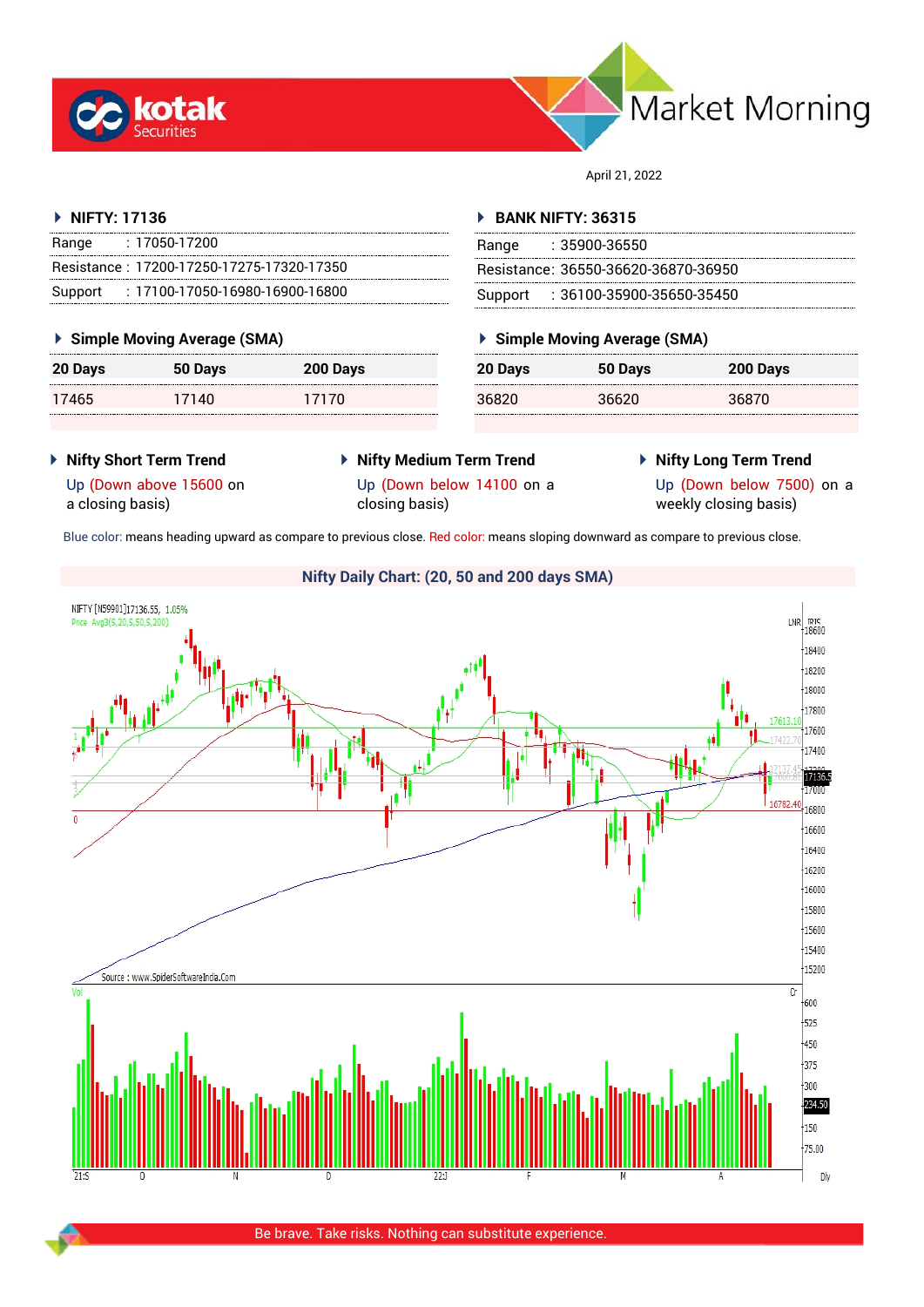### **Market Analysis**

points higher while the Sensex was up by 574 points. Among sectors, the Nifty Auto index outperformed rallied **Nifty/Sensex Daily View:** The Nifty re-claimed the 17000 level; after a promising pullback rally, the nifty ends 178 by over 2 per cent. Whereas technical selloff was seen in Metal and Media stocks. Technically, after yesterday's sharp sell-off the index bounces back sharply but it is still trading below 200 days SMA, which is broadly negative. On daily charts, the index has formed a small inside body bullish candlestick and on intraday charts, it is consistently taking support near 17050/56800. Direction wise, the medium-term trend is still on the downside. However, the continuation of the pullback rally is more likely if the index succeeds to trade above 17050/56800. For traders, 17050/56800 would act as a trend decider level, above which the index could rally up to 17250- 17350/57300-57500. However, below the 17050/56800 uptrend would be vulnerable. Below the same chances of hitting, the level of 16950-16900/56500-56350 would turn bright.

## **RATING SCALE (PRIVATE CLIENT GROUP)**

| <b>BUY</b>             | $\overline{\phantom{0}}$ | A condition that indicates a good time to buy a stock. The exact circumstances of the signal will be determined by the indicator that an<br>analyst is using.  |
|------------------------|--------------------------|----------------------------------------------------------------------------------------------------------------------------------------------------------------|
| SELL                   | $\qquad \qquad -$        | A condition that indicates a good time to sell a stock. The exact circumstances of the signal will be determined by the indicator that an<br>analyst is using. |
| <b>Stop Loss Order</b> | $\overline{\phantom{0}}$ | An instruction to the broker to buy or sell stock when it trades beyond a specified price. They serve to either protect your profits or<br>limit your losses.  |

#### **FUNDAMENTAL RESEARCH TEAM (PRIVATE CLIENT GROUP)**

Head of Research Auto & Auto Ancillary Transportation, Paints, FMCG Banking & Finance [shrikant.chouhan@kotak.com](mailto:shrikant.chouhan@kotak.com) arun.agarwal@kotak.com agarwal.amit@kotak.com Hemali.Dhame@kotak.com

**Jatin Damania Purvi Shah Rini Mehta K. Kathirvelu** Metals & Mining, Midcap Pharmaceuticals Research Associate Support Executive jatin.damania@kotak.com [purvi.shah@kotak.com](mailto:purvi.shah@kotak.com) rini.mehta@kotak.com [k.kathirvelu@kotak.com](mailto:k.kathirvelu@kotak.com) +91 22 6218 6440 +91 22 6218 6432 +91 80801 97299 +91 22 6218 6427

Oil and Gas, Information Tech Construction, Capital Goods & Midcaps sumit.pokharna@kotak.com pankajr.kumar@kotak.com

+91 22 6218 5408 +91 22 6218 6443 +91 22 6218 6439 +91 22 6218 6433

# **Sumit Pokharna** Pankaj Kumar

+91 22 6218 6438 +91 22 6218 6434

**Shrikant Chouhan Arun Agarwal Amit Agarwal, CFA Hemali Dhame**

## **TECHNICAL RESEARCH TEAM (PRIVATE CLIENT GROUP)**

**Shrikant Chouhan Amol Athawale Sayed Haider**

[shrikant.chouhan@kotak.com](mailto:shrikant.chouhan@kotak.com) [amol.athawale@kotak.com](mailto:amol.athawale@kotak.com) Research Associate +91 22 6218 5408 +91 20 6620 3350 [sayed.haider@kotak.com](mailto:sayed.haider@kotak.com)

+91 22 62185498

## **DERIVATIVES RESEARCH TEAM (PRIVATE CLIENT GROUP)**

+91 22 6218 5497 +91 33 6615 6273

**Sahaj Agrawal Prashanth Lalu Prasenjit Biswas, CMT, CFTe** [sahaj.agrawal@kotak.com](mailto:sahaj.agrawal@kotak.com) [prashanth.lalu@kotak.com](mailto:prashanth.lalu@kotak.com) [prasenjit.biswas@kotak.com](mailto:prasenjit.biswas@kotak.com)